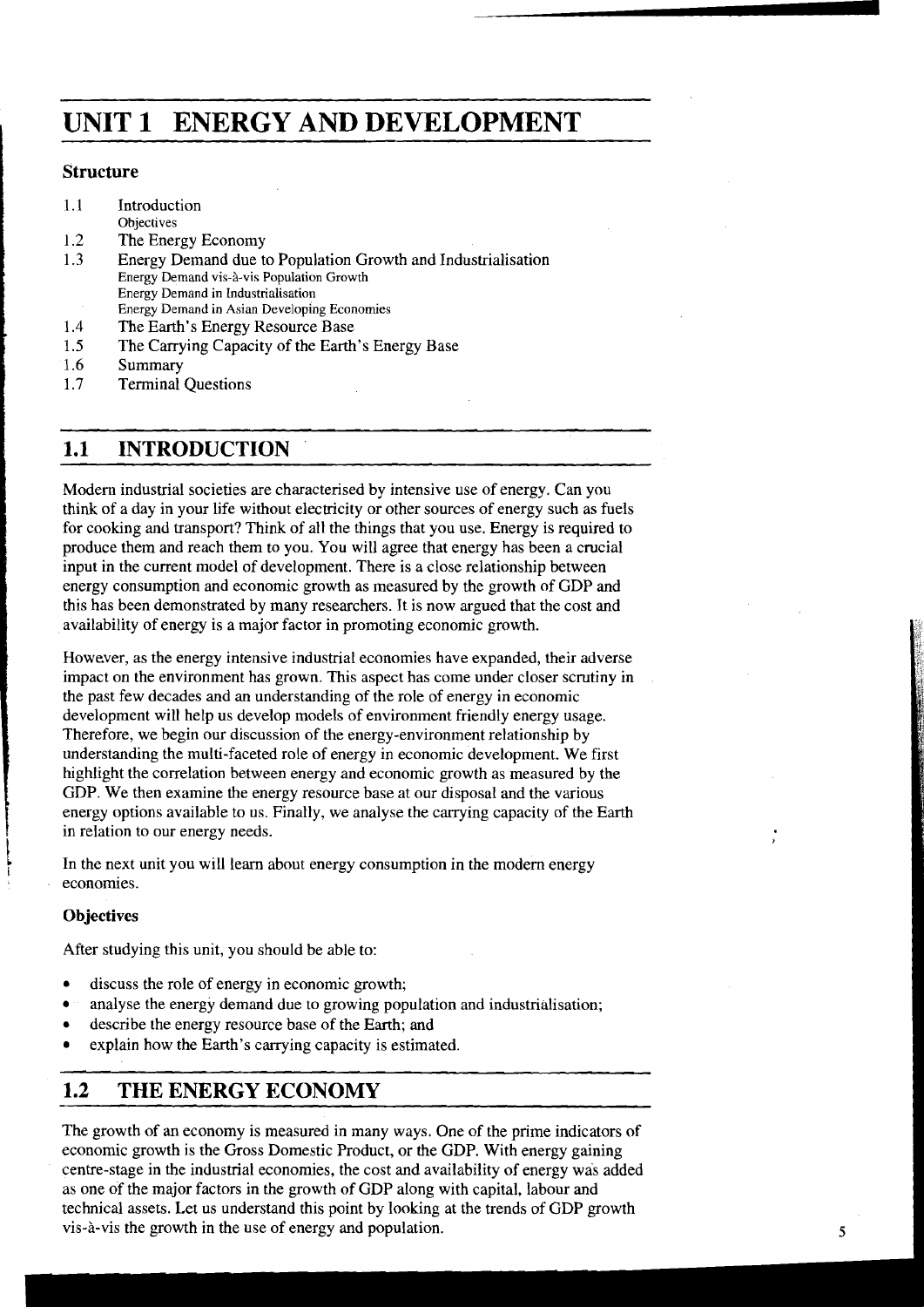**Current Concerns** 

#### **Energy and Environment: The Role of Energy in Economic Growth**

In pre-1750 Europe, in countries where land was relatively constant, the growth of GDP has been estimated to be about  $0.5\%$  per annum – very similar to the growth in population. From 1760 to 1820, as Britain started to use coal to fuel its early industrial age, the GDP growth rose to 1.5% with a population growth of  $1\%$  (population growth in the rest of Europe remained about 0.5%). Then from 1820 to 1913, as the industrialised world adopted the steam engine fuelled by coal, the GDP growth rose to 2.5%, the population growth was 0.5 to 1.0%, and capital growth was 1.2 to 2.6%. Study Table 1.1 for average annual percentage rates of change of world energy consumption and population from 1925 to 1972.

| 2.5%, the population growth was 0.5 to 1.0%, and capital growth was 1.2 to 2.6%.<br>Study Table 1.1 for average annual percentage rates of change of world energy<br>consumption and population from 1925 to 1972.<br>Table 1.1: Average annual percentage rates of change of world energy |                                                                                           |                   |                                         |  |  |  |  |  |
|--------------------------------------------------------------------------------------------------------------------------------------------------------------------------------------------------------------------------------------------------------------------------------------------|-------------------------------------------------------------------------------------------|-------------------|-----------------------------------------|--|--|--|--|--|
|                                                                                                                                                                                                                                                                                            | consumption and population from 1925 to 1972<br><b>Total Energy</b><br><b>Consumption</b> | <b>Population</b> | <b>Energy Consumption per</b><br>capita |  |  |  |  |  |
| 1925-1950                                                                                                                                                                                                                                                                                  | 2.2                                                                                       | 1.1               | 1.1                                     |  |  |  |  |  |
| 1950-1955                                                                                                                                                                                                                                                                                  | 5.3                                                                                       | 1.7               | 3.6                                     |  |  |  |  |  |
| 1955-1960                                                                                                                                                                                                                                                                                  | 4.5                                                                                       | 1.9               | 2.5                                     |  |  |  |  |  |
| 1960-1965                                                                                                                                                                                                                                                                                  | 5.3                                                                                       | 1.9               | 3.4                                     |  |  |  |  |  |
| 1965-1970                                                                                                                                                                                                                                                                                  | 5.9                                                                                       | 1.9               | 3.9                                     |  |  |  |  |  |
| 1970-1972                                                                                                                                                                                                                                                                                  | 5.2                                                                                       | 1.9               | 3.2                                     |  |  |  |  |  |
| 1950-1972                                                                                                                                                                                                                                                                                  | 5.3                                                                                       | 1.8               | $-3.4$                                  |  |  |  |  |  |

| Table 1.1: Average annual percentage rates of change of world energy |
|----------------------------------------------------------------------|
| consumption and population from 1925 to 1972                         |

**Source:** International Energy Outlook, 2000

In the period from 1950 to 1973 when the world turned to extremely cheap petroleum, GDP growth rates doubled to around 5%. Then after petroleum prices rose dramatically between 1973 and 1979 and the world returned to coal and nuclear fuels in addition to petroleum, GDP growth rates decreased to 2-2.5% per annum (see Table 1.2).

| Table 1.2).                                       |           |               |               |               |                  |               |               |  |  |
|---------------------------------------------------|-----------|---------------|---------------|---------------|------------------|---------------|---------------|--|--|
| Table 1.2: GDP growth rates of selected countries |           |               |               |               |                  |               |               |  |  |
| Country                                           | 1700-1760 | 1760-<br>1820 | 1820-<br>1850 | 1850-<br>1913 | $1913 -$<br>1950 | 1950-<br>1973 | 1973-<br>1995 |  |  |
| Austria                                           |           |               |               | 2.05          | 0.25             | 5.40          | 2.4           |  |  |
| Belgium                                           | W.        |               | 2.74          | 2.18          | 1.02             | 4.11          | 2.0           |  |  |
| <b>Denmark</b>                                    |           |               | 1.98          | 2.38          | 2.35             | 3.99          | 1.9           |  |  |
| France                                            | 0.36      | 0.74          | 1.69          | 1.46          | 1.02             | 5.12          | 2.2           |  |  |
| Italy                                             |           |               |               | 1.37          | 1.44             | 5.49          | 2.7           |  |  |
| Germany                                           |           |               | 2.00          | 2.57          | 1.30             | 6.00          | 2.10          |  |  |
| Japan                                             |           |               |               | 2.45          | 1.81             | 9.68          | 3.8           |  |  |
| Sweden                                            |           |               |               | 2.74          | 2.80             | 3.77          | 1.4           |  |  |
| <b>UK</b>                                         | 0.58      | 1.53          | 2.40          | 2.02          | 1.30             | 2.97          | 1.8           |  |  |
| <b>USA</b>                                        |           |               | 4.59          | 4.13          | 2.80             | 3.72          | 2.4           |  |  |
| Mean                                              |           |               | 2.57          | 2.34          | 1.61             | 5.03          | 2.98          |  |  |

**Table 1.2: GDP growth rates of selected countries**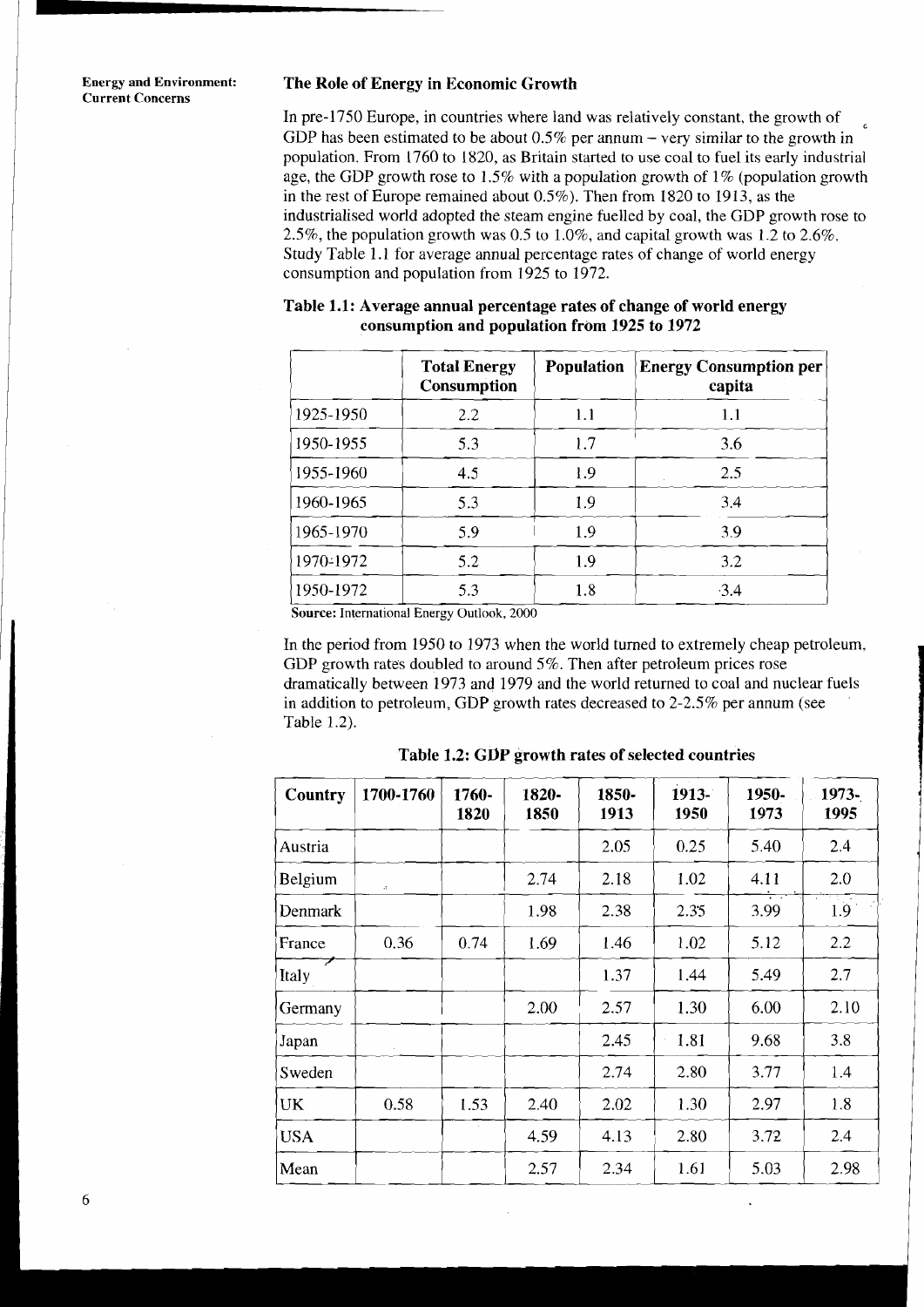



#### **SAQ 1**

Study Tables 1.1 and 1.2 and answer the following questions:

- a) What is the relationship between the population growth rate and energy consumption?
- b) Explain the drop in Japan's growth rate from a high of 9.68 percent in the period 1950-73 to 3.8 percent in the period 1973-95.
- c) Compare the future trends in GDP growth of North America, Western Europe, China and India. What implications does this economic growth have for energy demand and supply in these countries?

It is postulated in energy economics that low energy prices stimulate economic growth. However, if economic growth rates higher than population growth rates are desired, nations should adopt a policy of promoting the supply of energy sources at the lowest possible prices.

Energy prices are determined to a large extent by supply and demand rates of new discoveries, inter-fuel competition, environmental considerations, government intervention, and rates of depletion.

Looking at the supplyldemand equation for various energy resources available for consumption, it is clear that supply/reserves/resources are adequate to meet expected. demand well into the next century (see Sec. 1.4). However, governments exercise an important influence on the energy sector, in general, and on energy prices, in particular. Ensuring an adequate supply of energy remains the prime responsibility of the energy industries.

The energy sector  $-\frac{1}{2}$  given its holistic importance for the economy  $-\frac{1}{2}$  has traditionally been a sector of strong government involvement. Governments intervene in the energy sector for a variety of reasons and in a variety of ways. Many instances and types of intervention are explicitly designed or intended to support energy policy goals and are specific to the energy production and supply industries or to the use of energy. Other actions, designed to support broader economic, political or social objectives, also affect the supply and use of energy amongst a range of goods and services.

In practice, because the role of energy is an essential input to most economic and human activity, almost all government actions impinge on the energy supply and demand in one way or the other.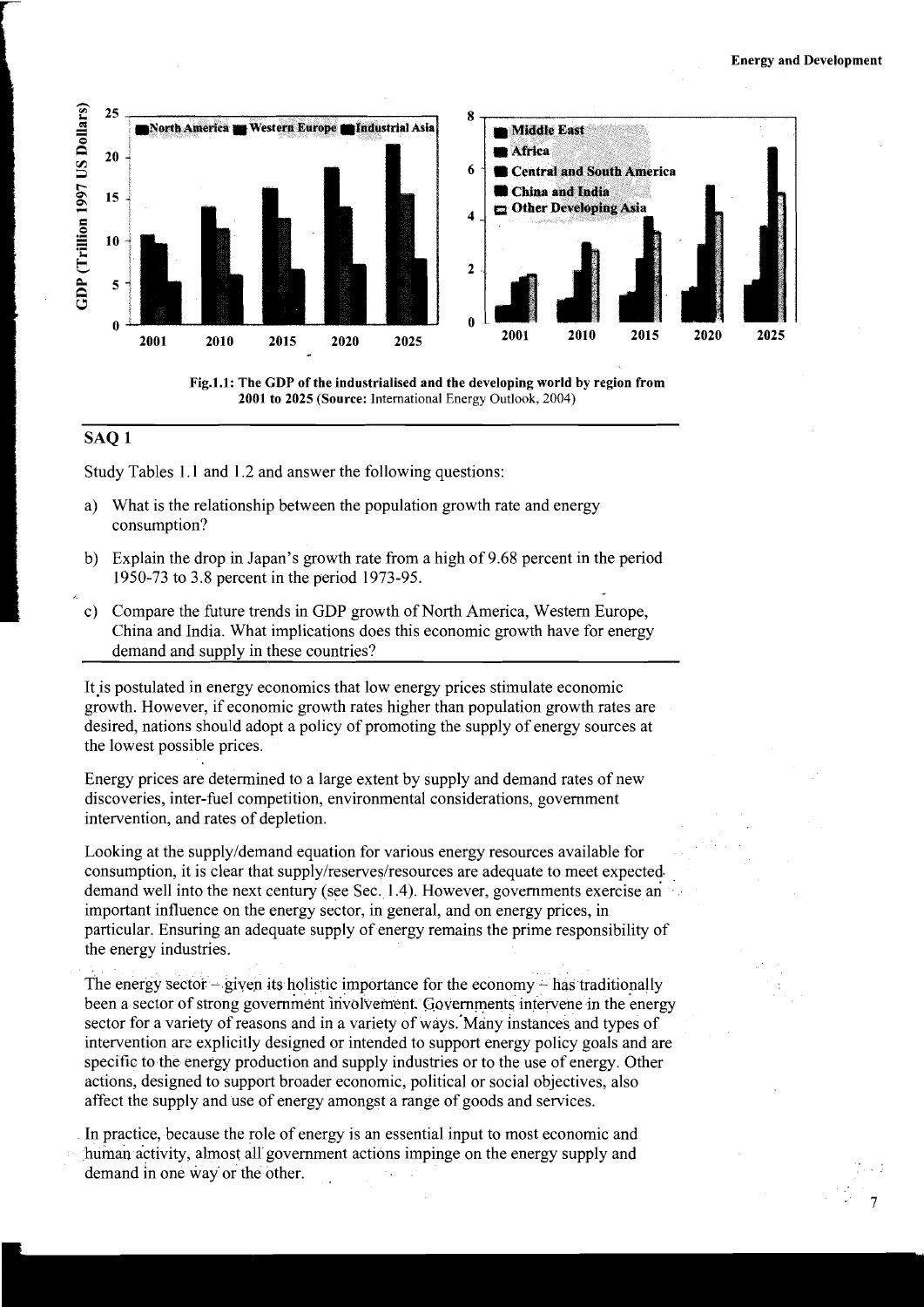**Energy and Environment:** There is a vast range of measures that governments use in the pursuit of energy policy<br>Current Concerns<br>Corrent Concerns goals. These measures can be broadly classified into five main groupings:

- $\epsilon$ Economic and fiscal instruments,
- Trade instruments,
- Government administration, management and ownership,
- Energy sector regulation, and  $\bullet$
- Energy Research and Development (R&D).  $\bullet$

Governments can use these measures to tax or subsidise the use of energy sources and can, by these actions, encourage or discourage the use of specific fuels. .

Based on the above consideration there could be two kinds of energy policies:

- one for developed countries with high standards of living and reasonably stable populations, and
- another for the developing and underdeveloped nations.

In the developed nations, major problems associated with energy consumption revolve around air pollution, global warming and traffic congestion. In the less developed and developing world obviously a policy of cheap, freely available energy should be followed. In particular, the expansion of electricity grids and gas pipeline systems should be encouraged. You will learn about these issues in detail in Unit 6 on Energy Policy.

Energy is one of the sectors of the economy where traditionally governments are most heavily involved. Many of the instruments of government intervention affect the final prices of energy to the consumer. The point to emphasise here is that policy measures by governments, which affect the final price of energy, will ultimately have a significant impact on economic growth and development. It is, therefore, imperative to understand and work for environment friendly energy efficient sustainable economies. For this, you need to understand the impact of population growth and industrialisation on energy demand, which is the subject of the next section.

## **1.3 ENERGY DEMAND DUE TO POPULATION GROWTH AND INDUSTRIALISATION**

You have learnt in Block 4 of the course MED-001 about the trends in human population growth. The population of the developing world is predicted to increase from its current value of four billion to over eight billion by 2050, at which time it will comprise almost ninety percent of the world population. Population growth is one of the factors which drive the world-wide energy demand, especially the demand for electricity.

#### **1.3.1 Energy Demand vis-a-vis Population Growth**

'The two main factors which will lead to greatly increased world-wide demand for energy (especially electricity) during the next half-century are:

- population growth, and
- per capita economic growth in the less-developed countries.

Let us explain this further. Currently, the average person in the less-developed countries consumes only one sixth of the energy consumed by an average person in Western Europe or Japan (see Fig. 1.2).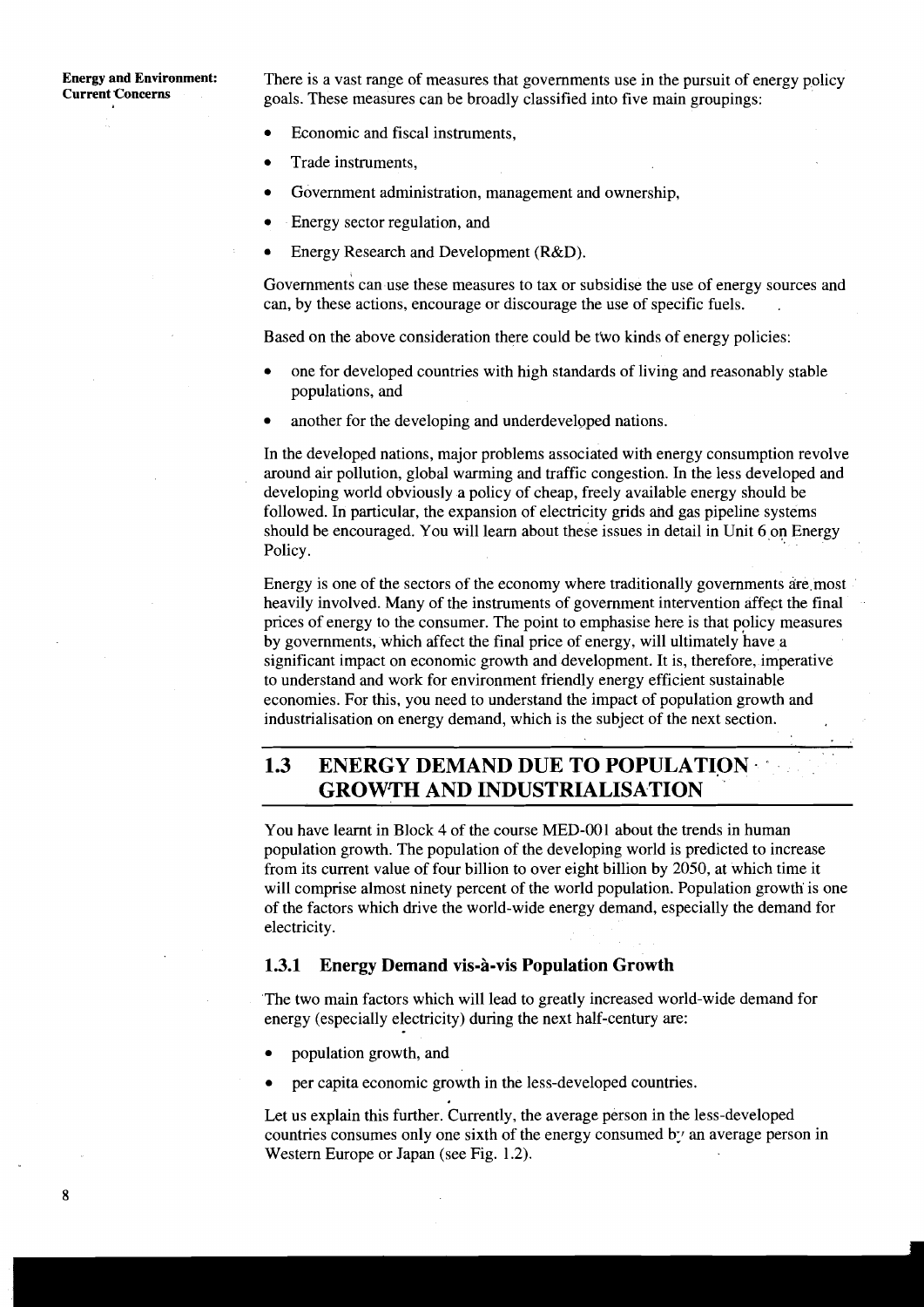#### **Energy and Development**





Doubling of per capita energy consumption in the less developed countries over the next 50 years would correspond to only a very modest degree of economic development. Yet, combined with the predicted population increase, it would lead to a two to three-fold increase in world energy consumption.

The actual increase in demand may be expected to be even greater. For example, there will be an increased demand from economic growth in the developed as well as developing countries. Improvements will undoubtedly occur in the efficiency of energy utilisation, but in the face of the expected increases in demand, these could only have relatively minor impact (see Fig. 1.3).



**A:** High growth presents a future of impressive technological improvements and high economic growth.

B. Middle course describes a future witnessed through perhaps more realistic technological improvements and more intermediate economic growth.

- C. Ecologically driven growth presents a 'rich and green' future.
- **Fig.l.3: World population and global primary energy use projections to 2100. Notice that.at present the world uses roughly 9 gtoe worth of energy per year**

I

#### **1.3.2 Energy Demand in Industrialisation**

The changing structure of production and consumption accompanying the process of development are important in determining the growth and composition of end-use energy demand. As an economy develops, it undergoes a series of structural changes. During the initial stages of economic growth, the share of agriculture in total output **9 9**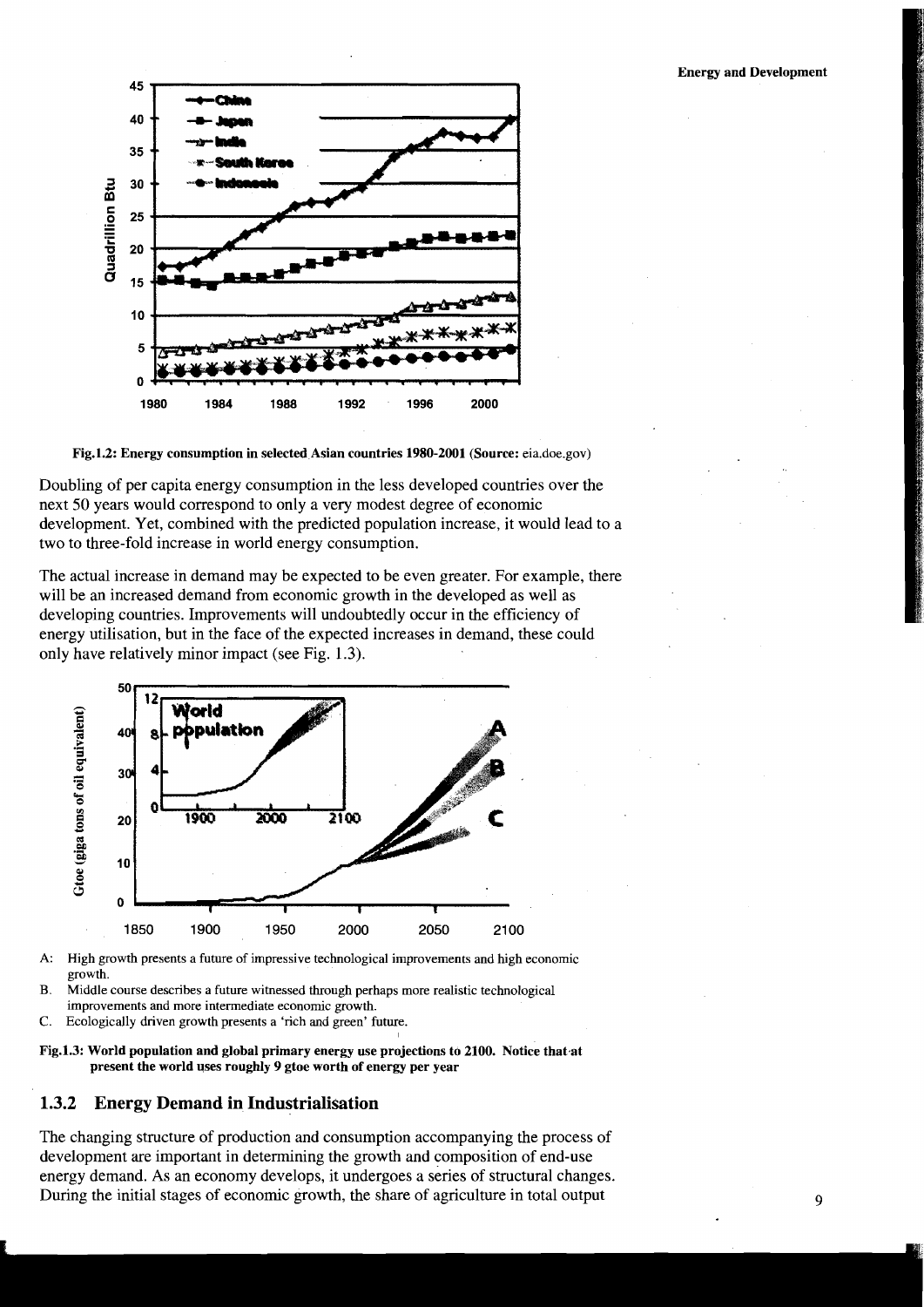falls and the share of industry rises. This is the industrialisation phase of development. In the later stages of development, the demand for services begins to increase rapidly, increasing its share of GDP. This latter stage is often referred to as the 'postindustrialised' society.

The growth of heavy industry (infrastructure development) during the industrialisation phase leads to enormous increases in energy consumption. Accordingly, the **energy intensity** of GDP **(defined as energy input per dollar of GDP)** increases as the share of industry in GDP increases. As development continues, however, the demand for financial services, communications, transportation, and consumer goods (light manufacturing) grows rapidly. As a result, the share of services and consumer goods increases, eventually accounting for over one-half of total output. Light industry (involved in the production of consumer goods) and services require less energy input per unit output than heavy industry. This leads to a reduction in overall energy intensity, i.e., the energy input per unit output (see Fig. 1.4).



**Fig.l.4: World energy intensity by region 1970-2020 (Source:** 1EO **2004)** 

Although economic development leads to declining growth rates of per capita energy demand in the industrial sector, there is substantial growth in energy demand in the transportation, residential and commercial sectors.



Fig.1.5: An illustration of energy consumption in the developed world **(Picture credit: Ms. Shruti Vidyarthi)** 

As per capita incomes rise, consumers devote a larger proportion of their income to the purchase of durable goods such as air-conditioners, heaters, refrigerators, and automobiles. Since these items require some energy input to produce a flow of services, energy demand increases. The growth of energy demand in these sectors, however, slows as incomes continue to rise because there is a limit to which energy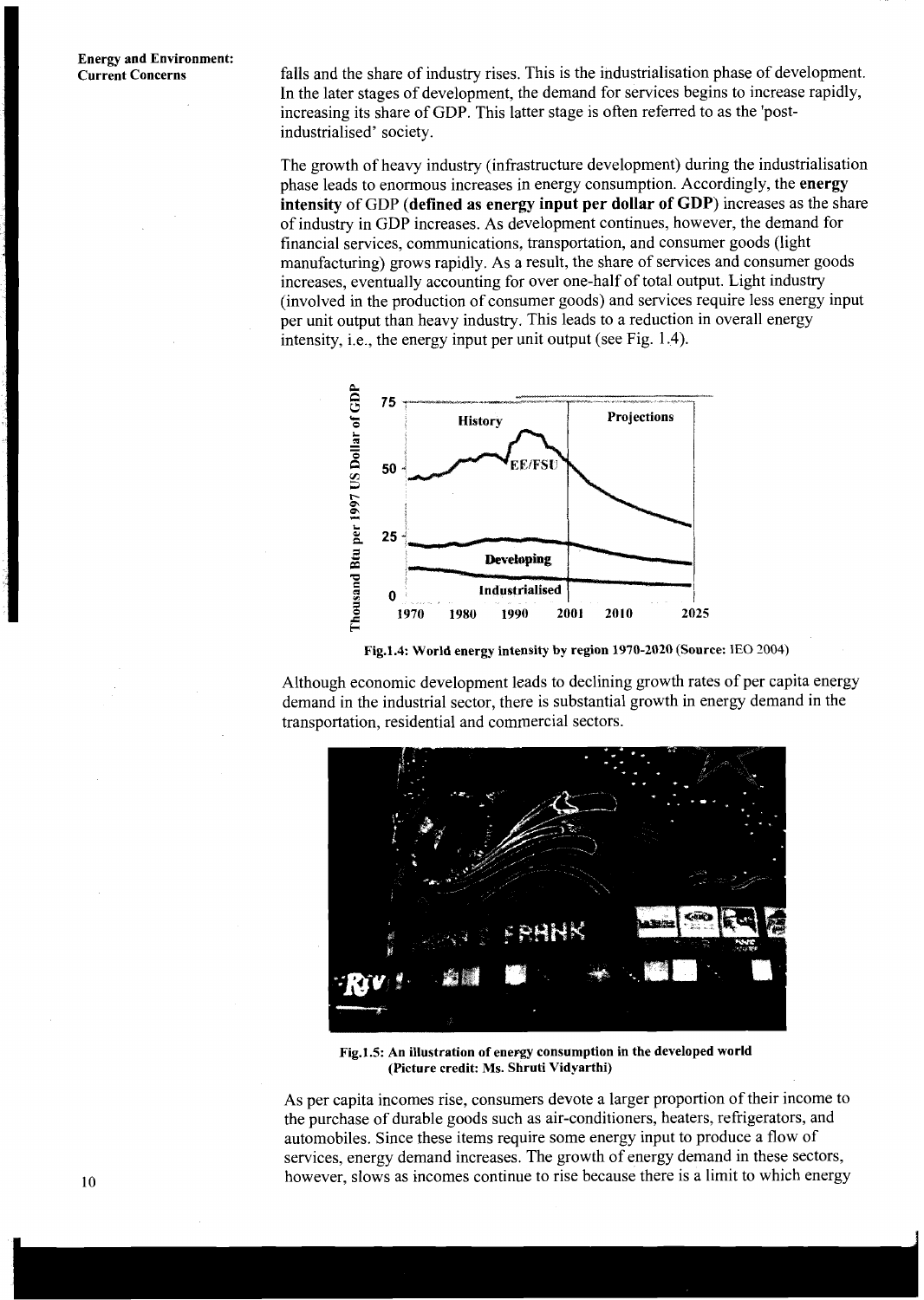can be consumed for transport, residential and commercial uses. Thus, there exists a **Energy and Development**  saturation effect in the demand for services that require energy input.

In a recent study of the effect of economic development on end-use energy demand, it was found that **energy demand grows at different rates in different, broadlydefined, end-use sectors (industrial, transport, residential** and **commercial).**  Specifically, it was found that per capita industrial energy demand rises very rapidly at the onset of development, accounting for the maximum energy use. The growth of energy demand in industry, however, quickly declines, and energy use in the other sectors eventually takes a majority share of total end-use energy consumption. In fact, energy demand in the transportation sector continues to grow well into the postindustrial phase of development, accounting for more than half of all energy use. **A**  simulation of energy demand by sector for an average country based on these results is depicted in Fig. 1.6.

Given these patterns of development, we can expect energy demand in transport to acquire an increasing share of the energy consumption in the developed countries. The trends evident in Fig. 1.6, however, represent average global trends. They do not necessarily hold for any one country. It is, therefore, important to consider this, when making inferences about the future energy needs for any single country.





#### **1.3.3 Energy Demand in Asian Developing Economies**

Developing countries are playing an increasingly important role in the world energy markets, and their consumption of commercial energy has increased substantially over the past two decades. The increase has been particularly pronounced among the <sup>I</sup>developing countries of East Asia and Southeast Asia and is expected to continue into the next century. However, the quantum of future energy demand by these lowermiddle-income countries will depend on a host of factors, such as:

- the expected income levels,
- real energy prices,

i

I

the continuing trend away from traditional non-commercial energy sources to commercial fuels, and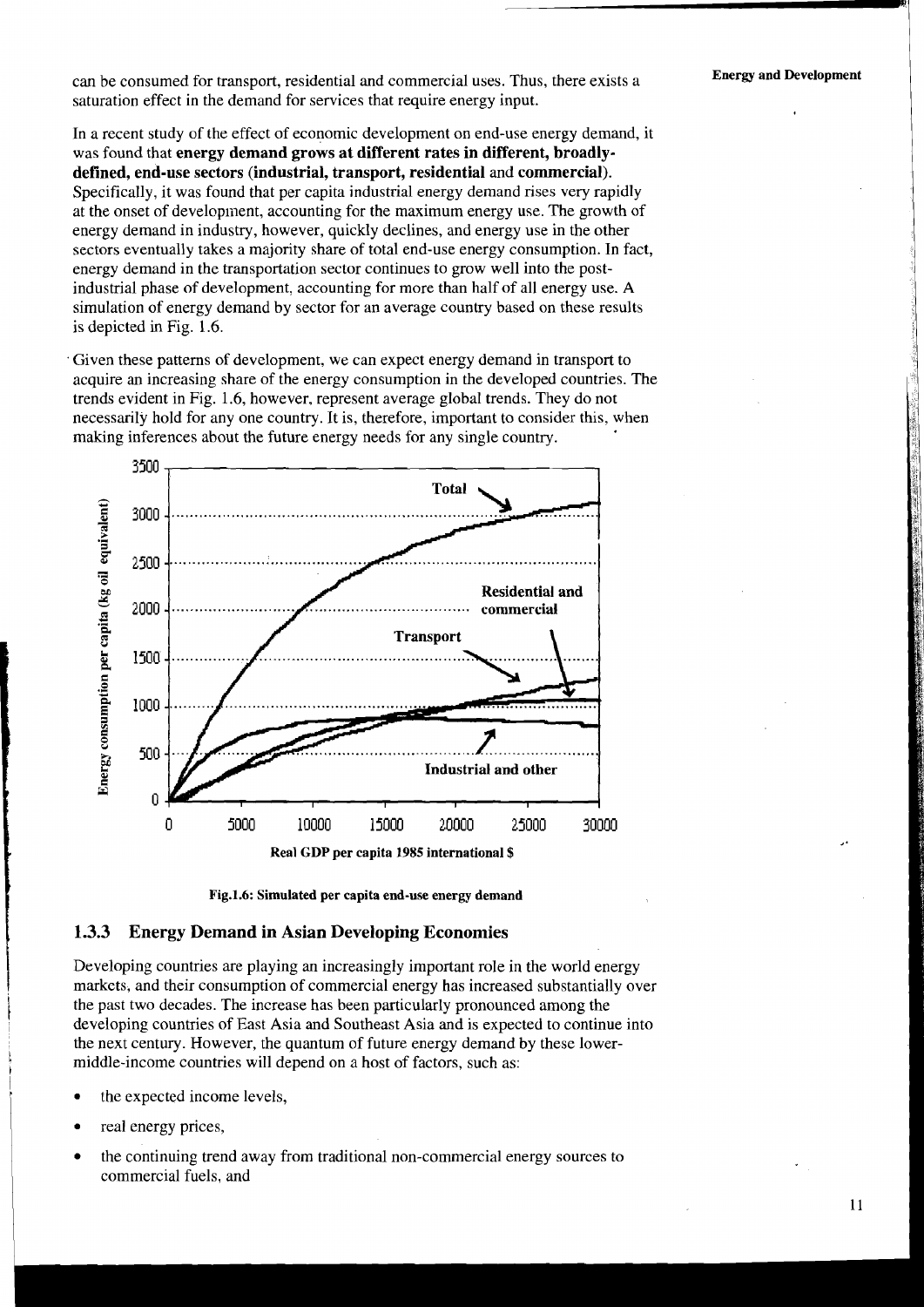**Energy and Environment:** <br>**the speed of shift toward energy-intensive activities due to urbanisation and Current Concerns** industrialisation, increased motorisation, and household use of electrical appliances.

> The growing concerns about the environment and the global nature of environmental problems have focused attention on the pattern and trend of energy demand in the developing economies. More than half of the total carbon dioxide emissions originate in the energy sector, and a large and increasing share of the flow of emissions in future will be from lower-middle-income countries. A detailed analysis of energy demand and the possibilities of inter-fuel substitution in the major coal-producing countries, such as China and India, is very important. This is needed for a better understanding of global environmental problems and the energy needs of these economies. For a complete understanding, we also need to have an idea about the available energy resources. This is what you will learn in the next section. But first attempt this exercise.

### SAQ<sub>2</sub>

Discuss the trends in energy consumption from the 1950s onwards. How did the growth in population influence these trends?

## **1.4 THE EARTH'S ENERGY RESOURCE BASE**

The main sources of energy available on the Earth are solar and nuclear energy, with energy from other sources being negligible in comparison. All practical sources of mechanical energy found on the Earth derive their energy originally from sunlight. These sources of energy are: **hydro energy, wind energy, tidal energy, seismic energy,** and **geothermal energy.** We now discuss each one of these briefly. In this section, we shall be using terms like ergs, joules, watts, megawatts or MW. If you do not know them, refer to Section 2.2 of Unit 2.

#### **Solar Energy**

You have learnt in the course MED-001 that the Sun is the main source of energy available on the Earth. Most of the usual sources of energy on the Earth are derived directly or indirectly from sunlight, such as the energy in wood, coal, gas, wind, river currents, fossil and water vapour. The energy from the Sun collected per unit time by a unit area at the outer surface of the Earth's atmosphere (in a plane perpendicular to the light path) is  $1.40 \times 10^6$  ergs/cm<sup>2</sup>/s. It is called the **solar constant**. The entire area of the Earth intercepts  $1.78 \times 10^{24}$  ergs/s of this energy.

About 35 % of incident solar energy is reflected back into space as visible light. About 12  $\%$  is absorbed in the Earth's atmosphere on the average and is converted into thermal energy. The total energy falling on the ground per second is about  $9.44\times10^{23}$  ergs/s. You can appreciate that this is a large quantity of energy by noting that it can provide 23,600 kilowatts of sunlight per person for a world population of 4 billion. Compare this number with your average consumption of energy per day and calculate the number of days it will last for you. The Sun is not only the source of solar energy. It drives other useful sources, which we take up now.

#### **The Sources of Mechanical Energy**

All practical sources of mechanical energy found on the Earth derive their energy originally from sunlight. These sources of energy are: hydro energy, wind energy, tidal energy, seismic energy, geothermal energy, etc. The gravitational energy released by water flowing from higher to lower level is used in dams to generate energy. As you know, the use of electric generators and power lines has enabled the harnessing of a large amount of hydropower.

Energy is measured in units of joules or ergs.

1 joule =  $10^5$  ergs.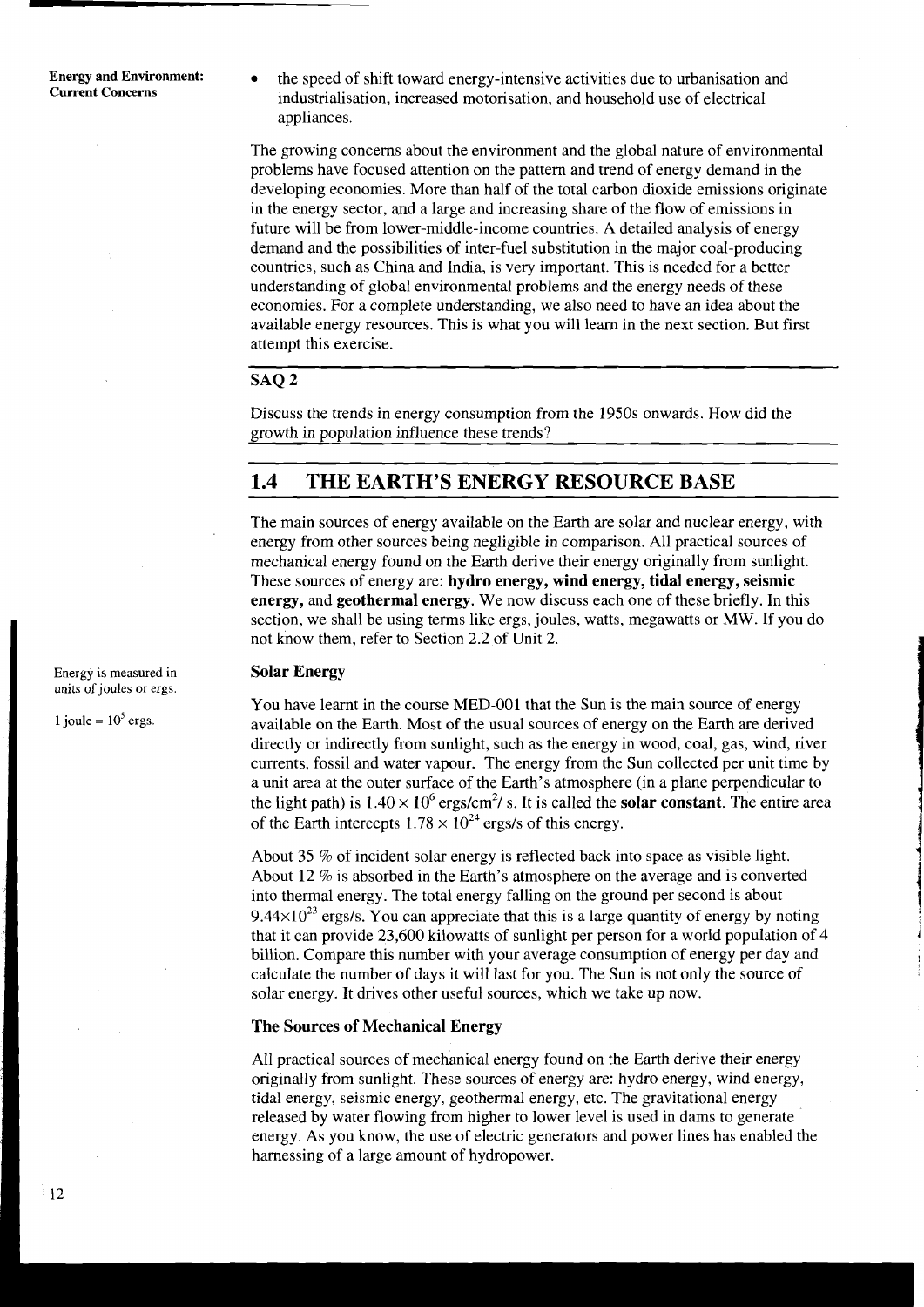Wind has been used since ancient times for the transportation of both people and goods across water bodies in sail boats. This utiljsation of a mechanical source of energy to transport goods was a major stride forward in the evolution of the economic system. It provided human beings with the capacity to maintain order at a level far above anything known before. Wind mills were probably used as early as 1000 AD. By the thirteenth century;windrnills had become fairly common. Wind mills were used to grind grain and lift water. Holland's famous wind mills made it possible to recover areas of fertile land from the sea. Lately, wind mills have been largely replaced by gasoline engines or electric motors.

#### **Tidal Energy**

Generating technologies for deriving electrical power from the ocean include tidal power, wave power, ocean thermal energy conversion, ocean currents, ocean winds and salinity gradients. Of these, the three most well-developed technologies are **tidal power, wave power** and **ocean thermal energy conversion.** 

Wave energy conversion takes advantage of the ocean waves caused primarily by interaction of winds with the ocean surface. Wave energy is an irregular and oscillating low-frequency energy source that must be converted to a 60-Hertz frequency for linking with the electric utility grid.

Although many wave energy based devices have been invented, only a small proportion of these have been tested and evaluated. Further, only a few have been tested at sea and in ocean waves, rather than in artificial wave tanks.



Fig.1.7: The energy resource base of the Earth

#### I **Geothermal Energy**

When the Earth's surface buckles and folds or shifts longitudinally along a fault, the seismic energy may be converted into the thermal energy. The thermal energy thus developed may produce hot spots, molten rocks and volcanoes along such Earth's faults or folds. Because of the very low thermal conductivity of most rocks, volcanic heat may accumulate over the ages. Thus a considerable amount of geothermal energy may accumulate in a localised region of the Earth's crust.

Practical sources of volcanic heat usually depend upon naturally occurring hot springs, geysers or holes that eject steam under pressure. The hot water releasing from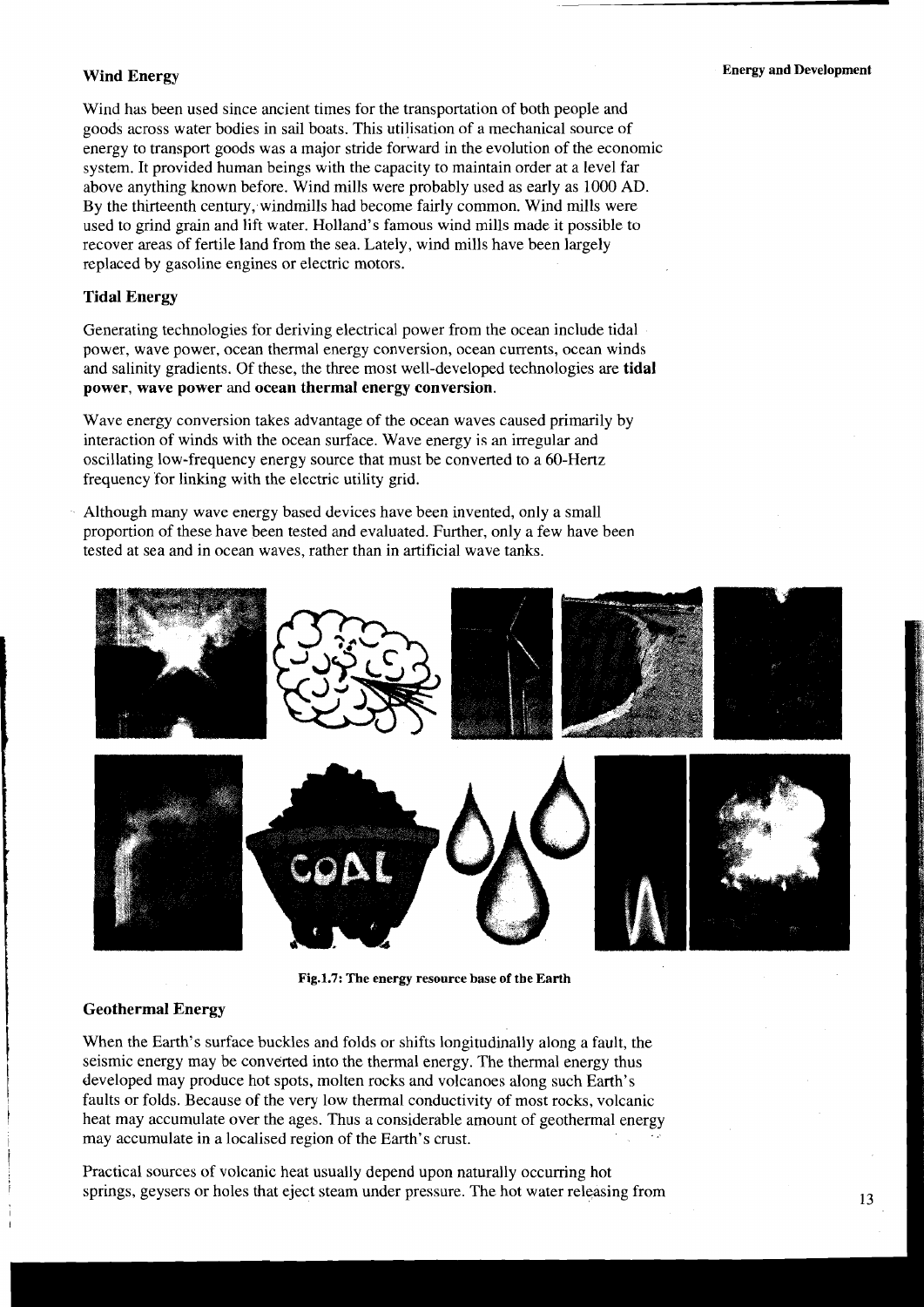**Energy and Environment:** such wells comes from underground channels that establish a large area of contact current Concerns with hot volcanic rocks below the surface.

> At present, geothermal energy is being converted to electric power at four sites: Larderllo, Italy (since 1904) where 372 MW of electric power is being generated; Wairakei, New Zealand (since 1958) where 192 MW of electric power is being generated; Geysers, California (since 1960) with 82 MW and Japan (since 1968) with 31 MW. Iceland has plans for the utilisation of its abundant supply of geothermal energy for the development of electric power. There are a few other sites that might eventually be utilised for geothermal energy, but the power potentially available from all such sites is quite small when compared to other sources of power.

#### **Chemical Energy in Fossil Fuels**

While most of the carbon in an ecosystem is recycled, there can be a small rate of deposition of detritus in a reducing environment that can accumulate over the ages to form large fossil deposits. You have studied about this in MED-001. These deposits contain a large amount of chemical energy in the form of coal, oil, natural gas, etc.

#### *Oil*

Petroleum has been used since ancient times for space heating, cooking and lighting. The Chinese were drilling oil wells as early 1000 B.C. It is only recently, however, that energy from oil has been extensively converted to useful work. Oil yields about one third of the total raw energy produced in the world today for a rate of supply equal to  $229 \times 10^{10}$  watts.

The total reserves of oil in the ground are limited and the available oil will be consumed eventually. According to usual estimates, the total reserves of oil amount to about  $1.2 \times 10^{29}$  ergs of energy. At the rate of present use of oil, the Earth's oil reserves would last for just about two hundred years.

#### *Coal*

Coal was first mined and used in China around 1100 B.C. The early use of coal was in making ceramics, metallurgy, space heating and cooking. Nowadays coal is used extensively as fuel and in thermal power plants. The total reserves of recoverable coal in the ground are quite large, but still finite. So eventually, the supply of coal will be exhausted.

#### *Natural Gas*

The world produces  $3.38 \times 10^{26}$  ergs of energy in natural gas at a rate of  $107 \times 10^{10}$  watts. About 17% of this energy goes into producing electricity at an efficiency of about 30%. The total world reserves are estimated to be about  $1.1 \times 10^{29}$  ergs, about the same as the total oil reserves. So at the present rate of consumption, natural gas would last for about three hundred years.

#### *Oil Shale*

Although the total energy content in the Earth's reserve oil shale may be'estimated at about  $2 \times 10^{29}$  ergs, much less than one-tenth can be extracted, since a large amount of energy is needed to obtain the oil from shale. Due to the cost of mining and extracting oil from the shale, oil shales will not be extensively exploited until the world's oil reserves become largely depleted.

#### *Peat*

Peat is currently consumed on a small scale, particularly for space heating. The total reserve energy in peat is about 1% of the reserve energy in coal. At the present rate of accumulation of peat, about  $48 \times 10^{10}$  watts of power are continuously available.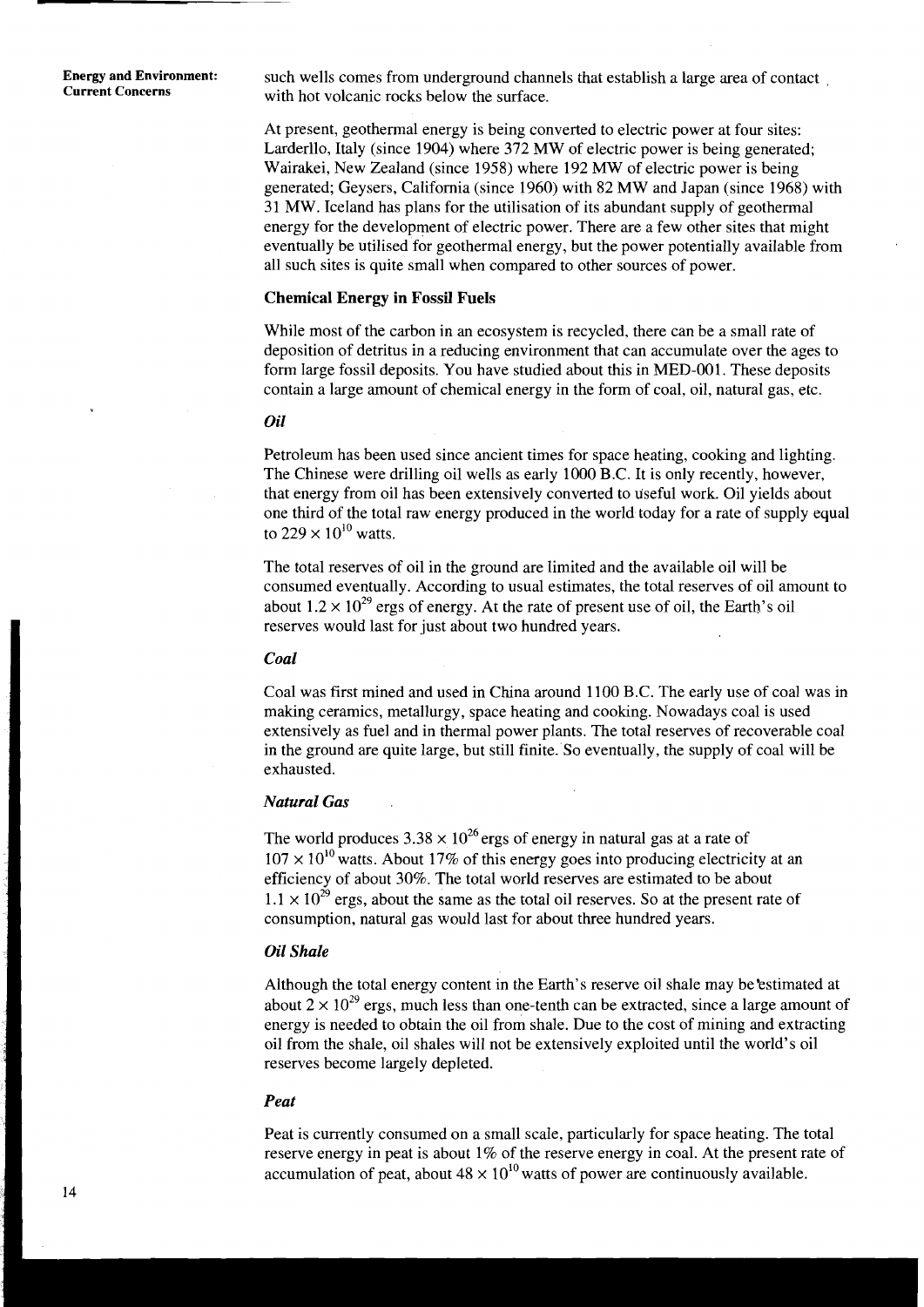#### *Nuclear Energy*

Nuclear energy arises from the conversion of mass to energy, according to Einstein's mass energy equivalence principle  $E= mc^2$ . Here  $c = 3.00 \times 10^8$  m/s is the speed of light. The two sources of nuclear energy are: **nuclear fission** and **nuclear fusion.** 

**Nuclear fission** occurs when the nucleus of a large atom - in particular uranium 235, plutonium 239 or uranium 233 - splits into nuclei of approximately equal masses. The total mass of the two fragments is less than the mass of the original nucleus. The deficiency in mass is released as energy. The total energy released in the fission of one uranium 235 nucleus is 190 MeV or  $317 \times 10^{-13}$  joules. 1 gram of Uranium 235 can yield about  $8 \times 10^{10}$  joules of energy.

The **fusion** of light atomic nuclei into heavier nuclei also results in a net loss of mass with a resulting release of energy. The Sun and stars obtain their energy from the fusion of light elements, especially hydrogen.

While controlled nuclear fission has been used to obtain energy in nuclear reactors, controlled thermonuclear fusion reaction has not yet been attained. The rare, expensive and radioactive (half-life of 12.5 years) tritium can be fused with deuterium at about 30 million degrees temperature, while the cheap plentiful deuterium can be fused with itself at about 300 million degrees. At such high temperatures, there are several technological problems yet to be overcome. But once this happens, we will have a cheap and everlasting source of energy. However, a word of caution may not be out of context here. There are a host of safety and environmental issues involved in the use of nuclear technologies for energy generation. You have read about some of the risks involved in the course MED-001. We will revisit these issues in Unit 4.

Fig. 1.8 shows the shares of various fuels in the total energy consumption in India in 2000.



#### **Fig.l.8: India's fuel share of energy consumption, 2000**

You may now like to try an exercise to consolidate these ideas.

#### **SAQ 3**

Make a comparative chart of the amount of energy that can be tapped from various energy resources available in the world. Also mention how long each of the nonrenewable energy resources is estimated to last at the current consumption trends. What suggestions can you give about the sustainable use of energy?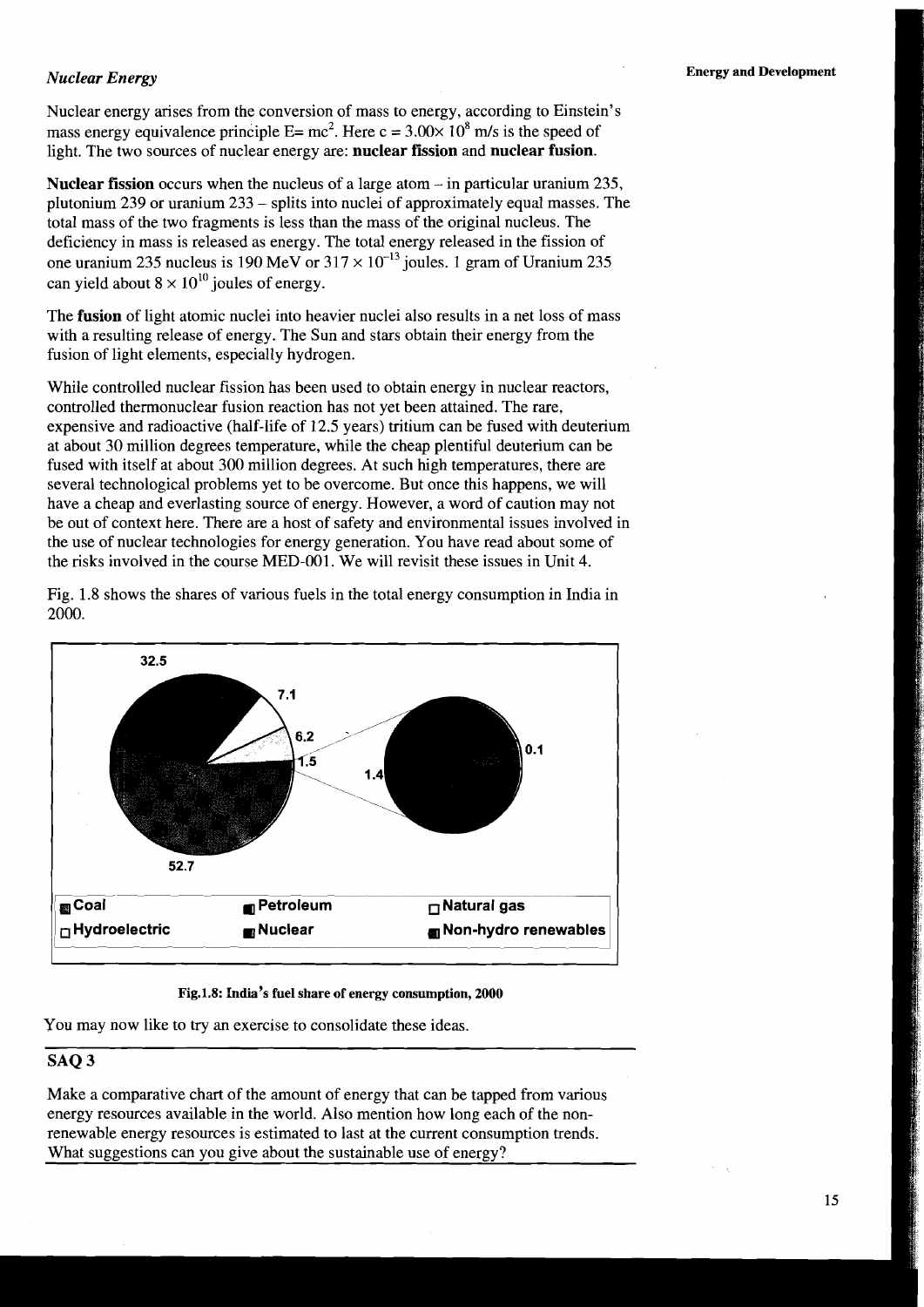**Energy and Environment:** Resource potential and its availability is only one dimension of the energy base of the Current Concerns Earth. The carrying capacity of the Earth's resource base will actually determine how this resource base can support the human population.

> We, as human beings are unique in our ability to modify the environment and to improve technology for food and energy production. These unique abilities combined with the inherent social nature of humans complicate the estimation of the human carrying capacity of the planet. We now discuss this aspect of energy and development.

## **1.5 THE CARRYING CAPACITY OF THE EARTH'S ENERGY BASE**

You have learnt in MED-001 that the carrying capacity of an ecosystem is defined as the maximum population size of a species that an area can support without reducing its ability to support the same species in the future. Biological studies of population change typically demonstrate that once the carrying capacity of an ecosystem is exceeded, a severe crash or collapse of the population follows and is associated with rapid environmental degradation.

According to the United Nations Population Fund's (UNFPA) latest population report, the world population has doubled since 1960 to 6.1 billion people and is projected to increase to 9.3 billion by 2050. Along with the increase in the number of people, there is an associated increase in the demand placed on the resources of the Earth. This affects the carrying capacity of the Earth.

The long-term sustainable carrying capacity for the human species on the Earth varies with resource availability as well as culture and level of economic development. Thus, two measures of human carrying capacity arise:

- the biophysical carrying capacity, and
- the social carrying capacity.

The **biophysical carrying capacity** is the maximum population that can be supported by the resources of the planet at a given level of technology.

The **social carrying capacity** is the sustainable biophysical carrying capacity within a given social organisation, including patterns of consumption and trade.

The social carrying capacity therefore must be less than the biophysical carrying capacity as it will account for the quality of life. Besides, it can give us an estimate of the number of humans that can be supported in a sustainable manner at a **given standard of living.** 

The amount of energy consumed per person per year is a useful measure of the standard of living. Per capita energy consumption is measured in kwlperson and includes industrial uses, transportation, domestic uses, clothing, electronic entertainment, vacations, food production, etc. Currently there exists an extreme dichotomy in the level of energy consumption between the US, other developed countries and developing countries.

You can see this in Fig. **1.9** that depicts per capita energy consumption in different regions of the world in the year 1995. Notice that the North American per capita energy use was more than twice that of Europeans, more than 10 times that of Asians and more than 25 times that of Africans. Needless to say, these disparities have not been reduced.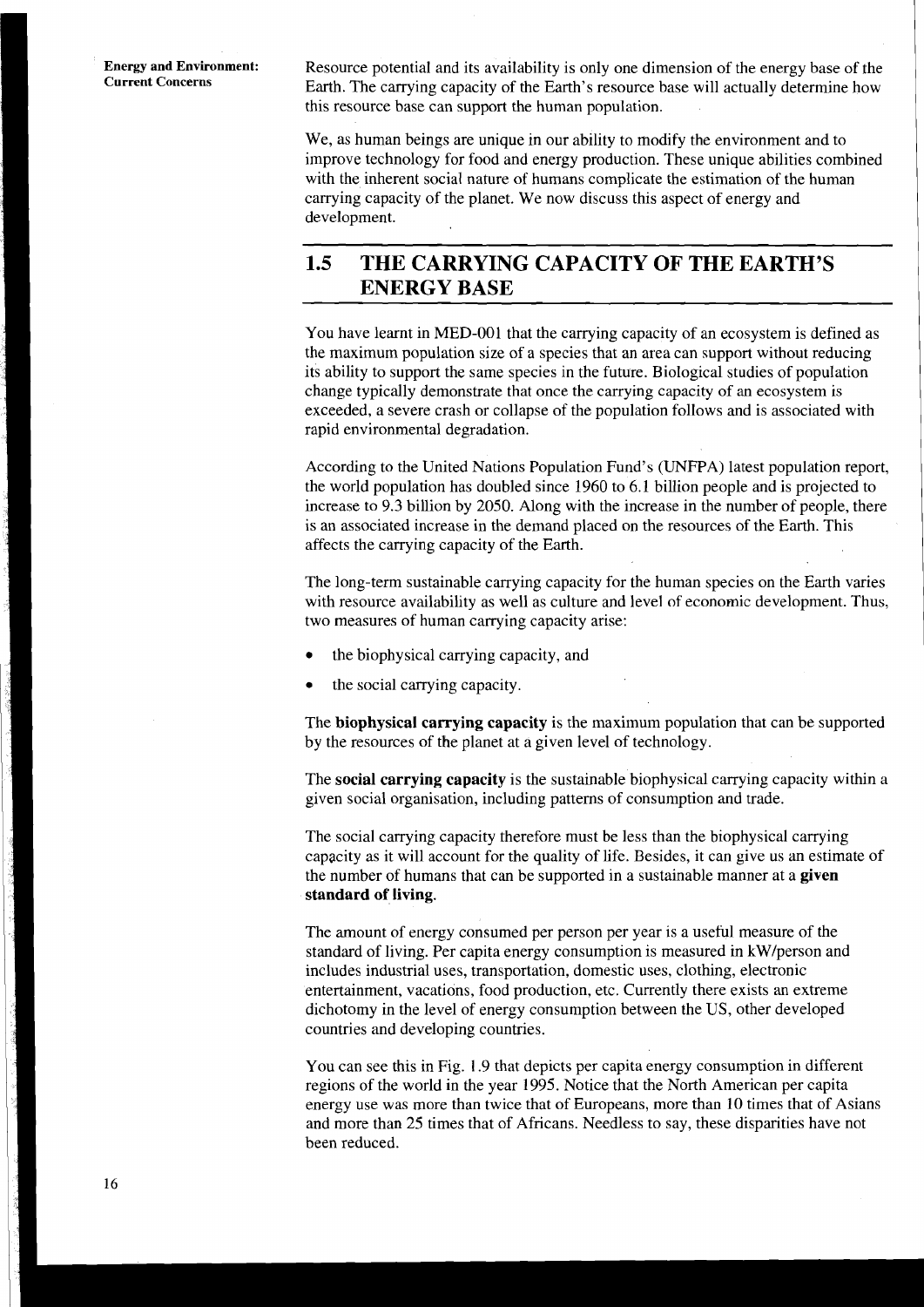

Fig.1.9: Energy consumption per capita in different regions of the world in the year 1995

In order to estimate the human population that can be sustained by the Earth, a standard of living or level of consumption must be selected or assumed. At this point, the introduction of social issues becomes important. For instance, very high global population could be supported at a very low level of food consumption, perhaps even on the brink of starvation. The result, however, could be a socially unstable situation. **A socially sustainable carrying capacity must be based on a level of consumption that meets basic human needs of food, water and space as well as provides opportunity to enjoy socio-political rights, health, education and well-being.**  Another important aspect of social sustainability is equitable distribution of resources. Inequitable distribution of wealth can lead to social instability and disruption.

#### **Estimating Sustainable Carrying Capacity**

I

The basic resources of the planet, such as land, water, energy and *biota* are inherently limited. **Selection of one or several of these limited resources as a metric for measuring the carrying capacity of the planet is a common method of estimating global human carrying capacity.** 

The use of a single resource or combination of limited resources to estimate carrying capacity includes measuring how much of that resource is available globally. For instance, global wheat harvest capacity can be estimated based on land area and water availability. It can then be used to compute the number of humans that those quantities can support.

Resource use must also be differentiated between renewable and non-renewable resources (see Table 1.3) for estimation of global carrying capacity. You know that renewable resources are driven primarily by solar energy and are regenerated through natural processes. Non-renewable resources are those with limited quantities and very low or no renewal rates. Long-term use of non-renewable resources is generally not sustainable, though some of these are renewable at reasonable rates of consumption. **A socially sustainable global carrying capacity must be based on the use of renewable resources, possibly supplemented by very low consumption of nonrenewable resources.** 

Recent estimates by the World Energy Council suggest that one-third of the world's oil reserves have been used and that the remainder will be significantly depleted by the end of the 21st century if current rates of consumption continue. Other studies suggest that declines in oil production will occur as early as 2010. Other noninterest that the energy sources, such as coal and natural gas, will supplement as oil<br>production potentially declines; however, these sources are also not sustainable over the long-term.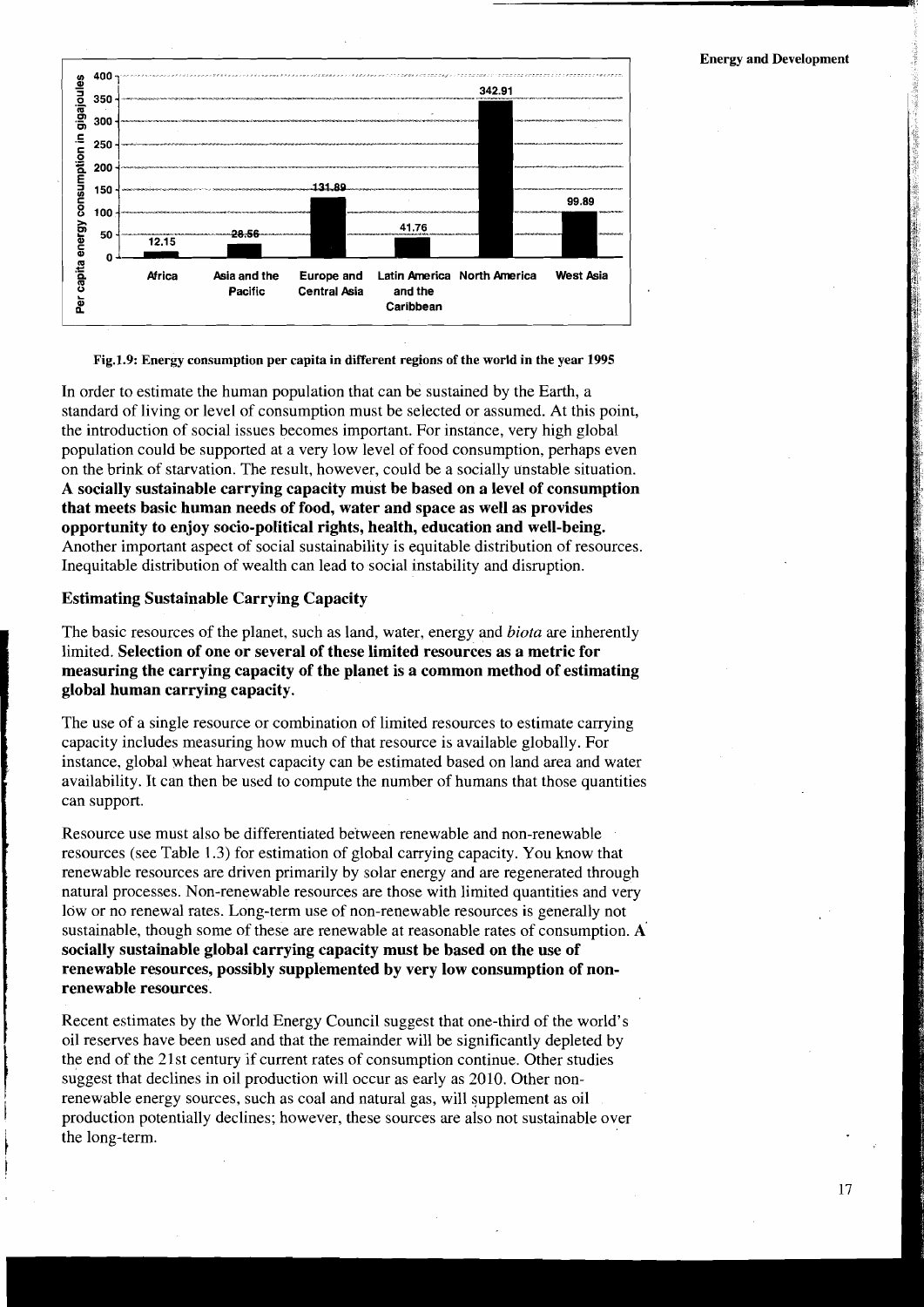#### Table 1.3: Renewable and non-renewable resources

| <b>Renewable Resources</b>                                                 | Non-renewable Resources                                                          |  |  |  |
|----------------------------------------------------------------------------|----------------------------------------------------------------------------------|--|--|--|
| Solar energy (drives wind, hydropower)<br>Freshwater                       | Energy sources (e.g., oil, coal, natural<br>gas, nuclear)<br>Stratospheric ozone |  |  |  |
| Some soil used for agriculture<br>Wood for construction                    | <b>Tropical forests</b><br>Biodiversity<br>Minerals (e.g., diamonds, gold, iron) |  |  |  |
| Some animal species (e.g., animals for<br>transport, insulin and vaccines) |                                                                                  |  |  |  |

Changes in available technology for energy and food production and distribution, and waste disposal also impact the resulting carrying capacity estimate. Of course, the advancements in fertilising agricultural land lead to increased food production, and 'allow for greater population growth. Some estimates of canying capacity account for future improvement in technology, and other estimates presume that the level of technological development remains the same.

#### **Energy Inputs**

Energy availability is a useful metric that can be used to estimate carrying capacity because it can account for many different resources. Energy from the Sun is the driving force of the Earth's ecosystems. You have studied in MED-001, how solar energy generates atmospheric processes that provide wind energy and fresh water. Plants, trees, food crops, and animals all require energy from the Sun. The balance of energy consumption and production can be used to estimate the number of humans that the planet is capable of supporting in a sustainable manner.

The total amount of energy input by the Sun to the Earth is finite and can be estimated. When that energy is divided amongst the entire Earth ecosystem, possible to estimate at a given level of consumption, as to how many estimated. When that energy is divided amongst the entire Earth ecosystem, it is possible to estimate at a given level of consumption, as to how many humans can be supported on the Earth. The resulting estimate is a sustainable number because it does not rely on non-renewable energy sources. Currently, about 50% of all the solar energy captured by photosynthesis is used by humans. On its own, solar energy cannot support the present human population without supplementation by non-renewable energy sources, such as fossil fuels.

#### **Land Area**

Land area can be used in different ways to estimate carrying capacity, either as a metric for other resource uses or as a measure itself. The simplest way of using land area to compute carrying capacity is to presume a population density for a given area and compute the total number of people that the region can support. Another method, the **ecological footprint** concept, uses land area as a metric for a combination of other factors. Ecological footprint takes many different resource uses and measures them by the equivalent amount of land area required for their production. The ecological footprint describes how much land is necessary to support a given population in terms of energy, food, and other resources at a certain level of consumption. The result is that developedJrich countries with high levels of resource consumption have much larger footprints than the land they actually occupy.

#### **Food Production**

Estimates of carrying capacity using food as a metric determine the total amount of food that can be produced globally and divide by a standard level of food consumption per person. The result is a global population that can be supported at a given level of subsistence assuming that food is equitably distributed around the globe. More complex methods consider changes in crop yield with increased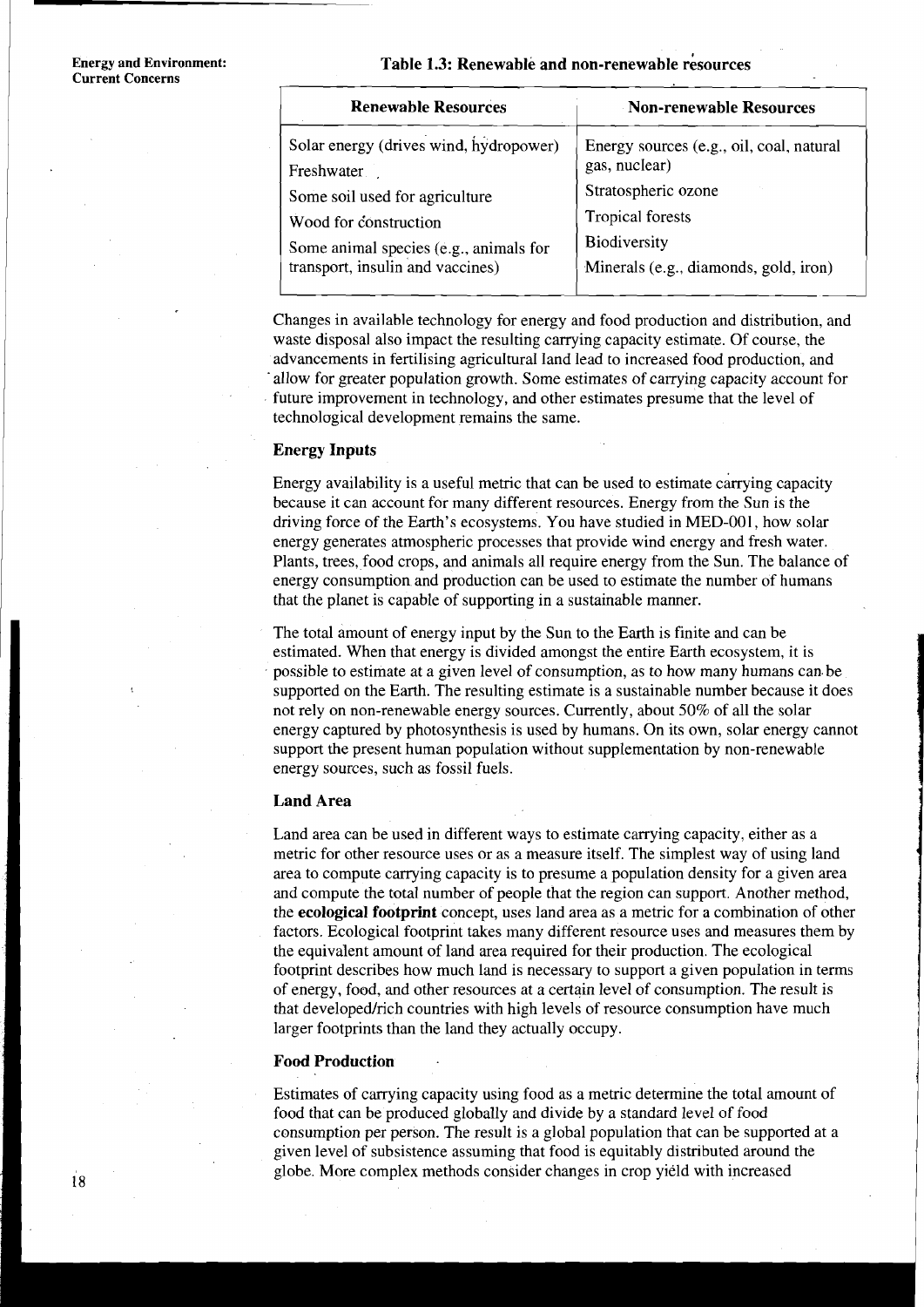technology, food distribution, varied world diets, and other resource supply, such as fossil fuels.

#### -- **SAQ 4**

List the parameters, which can be used as metrics to estimate the carrying capacity of the Earth. Explain how energy availability is used as a metric for this purpose.

#### **Recent Carrying Capacity Estimates**

When one considers the array of factors that must be estimated and the conditions that must be assumed, it is unrealistic to expect a unique figure defining the Earth's human carrying capacity. Professor Joel Cohen in his 1995 book, "How Many People can the Earth Support?" summarised estimates of human carrying capacity of the Earth beginning with estimates made as early as the 1600s. His summary is not limited to estimates that are considered socially sustainable as he includes estimates that consider only biophysical parameters.

A sustainable population of humans on the Earth implies reliance on renewable energy sources'combined with socially sustainable standards of living. The standard of living and carrying capacity are inversely related. This means that as the standard of living decreases, the number of people that can be supported on the Earth increases. The current global population of 6.1 billion people exceeds the median range of socially and biophysically sustainable carrying capacity. This is made possible by consumption of non-renewable energy sources, such as fossil fuels as well as inequities in global distribution of food and energy consumption.

Energy is a useful metric for estimating carrying capacity because it can be used to estimate available renewable energy from the Sun as well as the standard of living based on energy consumption. Solar energy is the primary source of renewable energy on the Earth as it generates atmospheric processes as well as food and forest resources. Per capita energy consumption can be used to estimate resource use that defines human standards of living, including food, transportation, manufacturing, heating and cooling, housing, etc.

To sum up, the estimation of the carrying capacity of the Earth is a difficult task involving value-based decisions and assumptions. Whether the future of the Earth will have a dense population of humans with reduced biodiversity and degraded environmental qualities or a smaller human population living in a sustainable manner on diverse resource base, remains to be seen. However, current levels of energy consumption and the impending depletion of non-renewable energy sources point towards the necessity for a change in either population growth or consumption trends if the human race is to survive at anything close to its current level of subsistence. You will learn about the energy consumption patterns in the next unit. Let us now summarise what you have studied in this unit.

### **1.6 SUMMARY**

- **Cost** and **availability** of energy at the point of usage, is a major factor in the growth of GDP. Low energy prices stimulate economic growth; nations should adopt a policy of promoting the supply of energy sources at the lowest possible prices. In the undeveloped and developing world a policy of cheap, freely available energy should be followed, in particular, for electricity grids and gas pipelines.
- Two main factors which will lead to greatly increased world-wide demand for energy (especially electricity) during the next half-century are: **population growth** and **per capita economic growth in the less-developed countries.** The predicted population increase would lead to a two to threefold increase in world